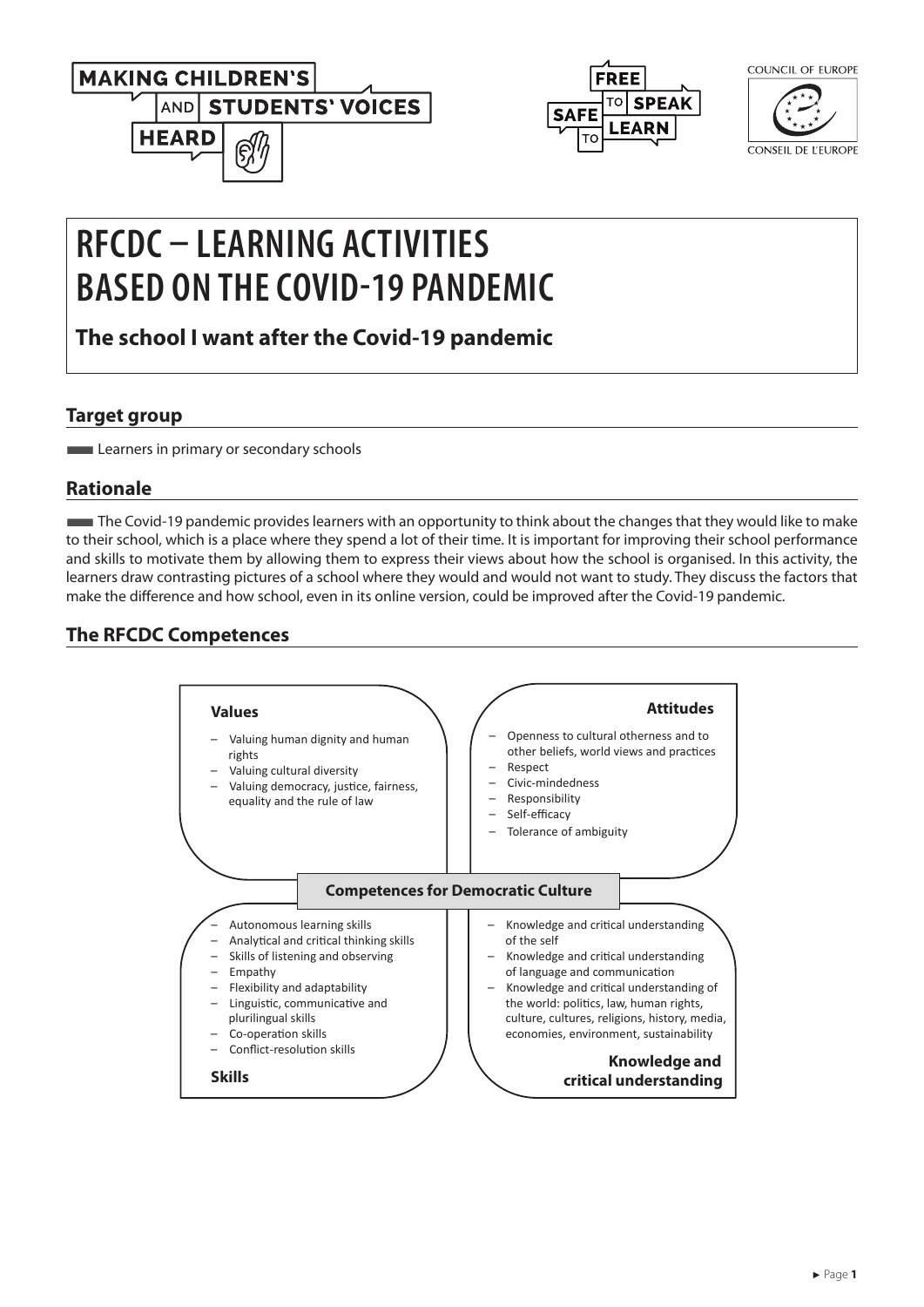#### **Competences promoted by the activity**

■Valuing human dignity and human rights; Autonomous learning skills; Analytical and critical thinking skills; Co-operation skills; Openness to cultural otherness and to other beliefs, world views and practices.

#### **Learning outcomes**

- **EXCOMPLE COMPLETE INCOCO EXCOMPLEM** COMPLETED COMPLETED COMPLETED **CONTE** 
	- ► Reflect on the best school environment they need to learn and develop
	- ► Think critically and use their problem-solving skills
	- ► Use appropriate ICT tools in order to achieve a goal
	- ► Understand what is needed for all learners, without distinction and discrimination, in any school environment

## **Description of activity**

- 1. In preparation for the activity, ask the learners to collect some photos of their school and the classrooms in it. The teacher may also contribute some photos to the gallery.
- 2. To start the activity, the learners watch the gallery, and write down:
- $\triangleright$  three things they like about their school environment;
- ► two things they might change;
- ► one thing they don't like about their school environment.
- 3. Stimulate a brief discussion about what the learners have seen and written. Some questions that could be used are:
- ► Is your school friendly?
- ► Do you like the way the classes are organised, most of the time, in your school?
- ► Are the lessons varied and engaging?
- ► Do you learn something new every day in your classes?
- ► If you were a teacher, what would you do to make your learners more motivated to study?

Summarise the ideas that emerge.

- 4. Ask the learners to draw or to create a comic or cartoon in which they present their ideal school. Display the products either on a common online wall or put them together to create a brochure or magazine.
- 5. Ask the learners to consider the presentations that other members of their class have made, and to evaluate how practical or realistic they are.
- 6. Summarise the learners' ideas about how important it is to learn in a safe and pleasant environment.

#### **Materials or resources required**

- ► An online photo gallery of the learners' school and classrooms, provided through, for example, Google photos
- ► Web tools for collecting learners' answers, for example:
	- **<https://www.mentimeter.com>**
	- **<https://www.tricider.com>**
- ► A web tool for choosing a few participants to present their notes, for example:
	- **<https://wheelofnames.com/>**
- ► ICT tools for creating comix, for example:
	- **<https://www.powtoon.com/>**
	- **<https://www.makebeliefscomix.com/>**
- ► An online wall, for example:
	- **[https://www.pearltrees.com/](https://www.pearltrees.com/ )**